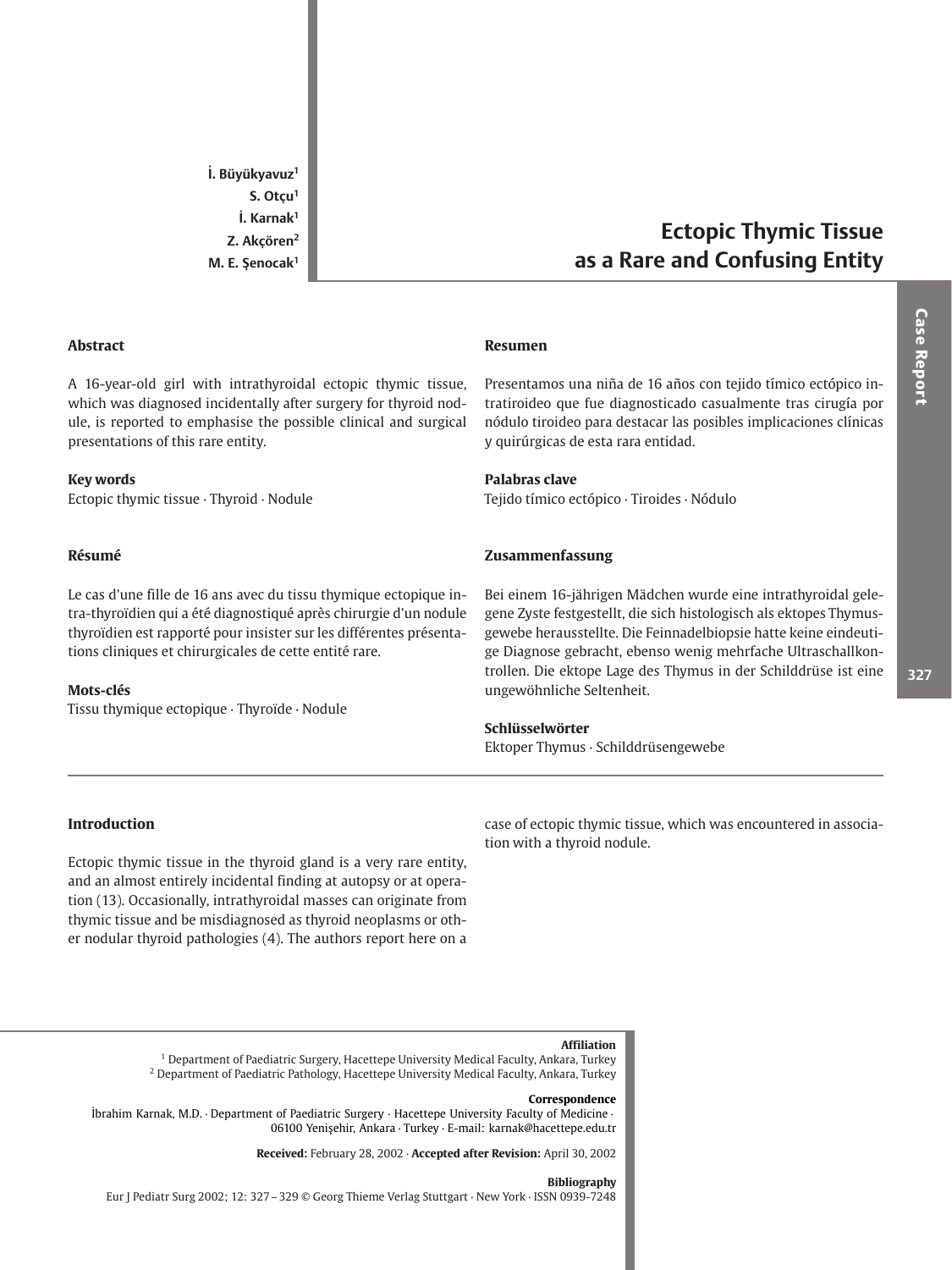## **Case Report**

A 16-year-old girl presented with a nodular mass in the neck. Physical examination revealed a firm, smooth-surfaced nodular mass measuring about  $1.5 \times 2$  cm on the right side of the neck without any lymphadenopathy. Her secondary sex characteristics were in accordance with her age, and her menstruation cycles were regular. Her medical history showed that she had suffered from hearing loss since birth, but there was no familial history of thyroid disease.

Laboratory tests including complete blood count and blood chemistry were normal. Thyroid function test results were within normal ranges. Neck ultrasonography showed a non-homogenous cystic mass with a size of about  $0.9 \times 0.7 \times 0.6$  cm, located centrally in the right lobe of the thyroid gland.

In the light of these findings, the mass was diagnosed as goiter and Na-L thyroxin (50 µg/day) was prescribed. After nine months, the nodular mass persisted with similar findings during physical examination. Repeat ultrasonography showed a mass measuring about  $1.7 \times 1.5 \times 1.2$  cm in the same region. A fine needle aspiration biopsy was performed for the nodular mass. The cytological examination showed benign follicular epithelial cells and colloidal substance.

The most recent ultrasonography of the thyroid indicated that the nodular mass had changed its characteristics, and had cystic and solid parts. A <sup>99 m</sup>Tc-pertechnetate thyroid scan disclosed a cold area at the same location as the nodular mass.

In spite of hormone therapy, enlargement of the mass and scintigraphy findings forced us to carry out an operation. At operation, a nodular mass measuring about  $2.5 \times 1.0 \times 0.5$  cm was seen in the right lobe of the thyroid. The left lobe of thyroid was normal and there was no lymphadenopathy. The nodular mass was totally excised together with the right and pyramidal lobes of thyroid. Pathologic examination revealed benign nodular thyroid tissue and ectopic thymic tissue with benign features in the thyroid (Fig. 1). The postoperative course was uneventful.

## **Discussion**

Aberrant thymic tissue is found in the neck in up to 20% of persons (13). The last large series of paediatric necropsies showed that out of 3236 paediatric necropsies over a period of 23 years (1969 – 1992), an abnormal position of thymic tissue was recorded in 34 cases. Only one of these cases was in the thyroid, and the other one was in the thyroid capsule (1). It seems that intrathyroidal ectopic thymic tissue is an exceedingly rare entity, and usually found incidentally during autopsy.

Ectopic thymic tissue can be explained by maldescent of the thymus during embryologic development. The thymus develops from the third and fourth pharyngeal pouches in the embryo together with the thyroid and parathyroid glands. During the sixth week of gestation, the epithelium of the third pharyngeal pouch differentiates into the inferior parathyroid and the thymus. The primordia on each side migrate medially and fuse to form the thymus by the eighth week. The adjacent parathyroid glands



Fig. 1 Ectopic thymic tissue with a Hassall corpuscle (arrows) within the thyroid follicles. (HE, original magnification  $\times$  66).

normally come to rest close to the lower pole of thyroid. The thyroid gland also descends in the midline of the neck anterior to the hyoid bone and comes to rest in the lower neck. The fusion of the right and left thymic primordia is never really complete, so the organ never entirely loses its paired nature. When fusion is complete, the thymus and the inferior parathyroid lose their connection with the pharynx and migrate caudally to their final location which is usually entirely in the anterior mediastinum between the sternum, parietal pericardium and thoracic inlet (2,14,15). An ectopic thymus may therefore be found anywhere along this path of migration.

Occasionally, intrathyroidal ectopic thymic tissue presents together with a thyroidal nodule with or without malignant transformation (5.7.12.17.18). In adults, thymoma, lymphocyte-predominant thymoma or thymic carcinoma have been reported in a few cases  $(6, 8-11)$ . To the best of our knowledge, there has been no report of a child with malignancy arising from intrathyroidal thymic tissue to date. However, aberrant thymic tissue may be misinterpreted as a malignant nodule at surgery resulting in unnecessary resections in children.

In the light of these reports, misdiagnosis of a thymic mass is a problem which unfortunately cannot be solved with the present diagnostic techniques including fine needle aspiration biopsy, and scintigraphy (3,16). Therefore we recommend that any intrathyroidal nodular lesion encountered at operation should be investigated immediately to identify any thymic tissue to prevent unnecessary extensive resections.

# **References**

- <sup>1</sup> Bale PM, Sotelo-Avila C. Maldescent of the thymus: 34 necropsy and 10 surgical cases, including 7 thymuses medial to the mandible. Pediatr Pathol 1993; 13: 181-190
- <sup>2</sup> Ballantyne JW. Manual of Antenatal Pathology on Hygiene: The Embryo. Clinton: Jacobs Press, 1991: 47 - 57
- <sup>3</sup> Barrick B, O'Kell RT. Thymic cysts and remnant cervical thymus. J Pediatr Surg 1969; 4: 355
- <sup>4</sup> Gimm O et al. Ectopic intrathyroidal thymus diagnosed as a solid thyroid lesion: Case report and review of the literature. J Pediatr Surg 1997; 32: 1241 - 1243